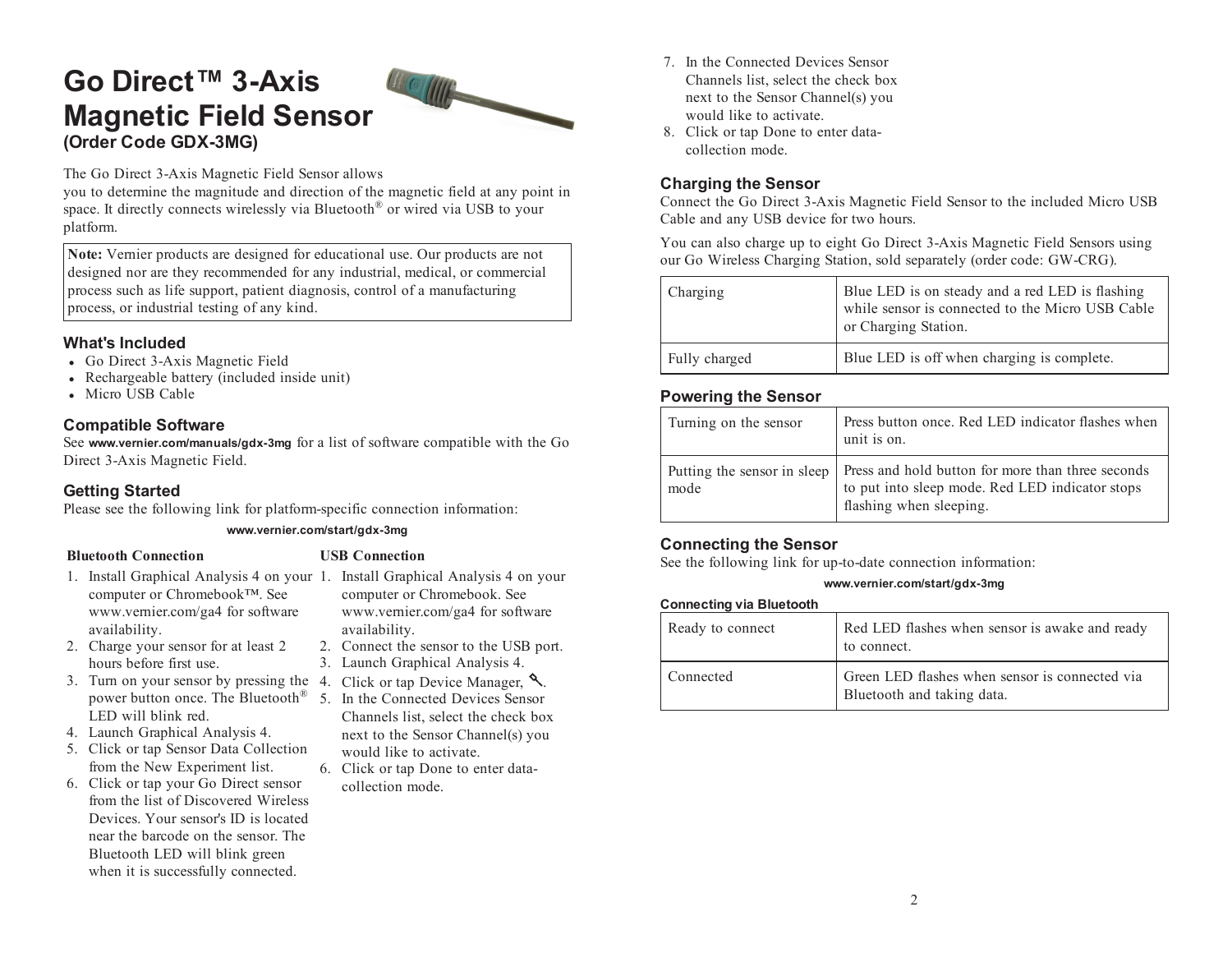#### **Connecting via USB**

| Connected and charging                       | Blue and green LED solid when sensor is con-<br>nected to Graphical Analysis via USB and unit is<br>charging. (Green LED is obscured by the blue one.) |
|----------------------------------------------|--------------------------------------------------------------------------------------------------------------------------------------------------------|
| Connected, fully charged                     | Green LED solid when sensor is connected to<br>Graphical Analysis via USB and the unit is fully<br>charged.                                            |
| Charging via USB,<br>connected via Bluetooth | Blue LED is solid and green LED is flashing, but<br>the green flashing LED looks white because it is<br>overwhelmed by the blue.                       |

### **Identifying the Sensor**

When two or more sensors are connected, the sensors can be identified by tapping or clicking Identify in Sensor Information.

### **Using the Product**

Connect the sensor following the steps in the Getting Started section of this user manual.

#### **Channels**

The Go Direct 3-Axis Magnetic Field Sensor has 6 measurement channels. The channel names are

- X magnetic field
- Y magnetic field
- Z magnetic field
- X magnetic field 130mT
- Y magnetic field 130mT
- Z magnetic field 130mT

The default channel that is active when connected is the X magnetic field channel, which has a maximum range of  $\pm$ 5 mT. This range works well for the experiments we have published in our lab manuals.

There are two additional channels that use the  $\pm$ 5 mT range, Y magnetic field and Z magnetic field. The y- and z-directions are indicated by the dots impressed in the plastic near the end of the wand. These marks also indicate the location of the actual sensor chip within the wand.

When using any of the  $\pm$ 5 mT channels, if the sensor is exposed to a magnetic field greater than  $\pm$ 5 mT on any axis, the software will display a reading of 5 mT. To measure the field strength of stronger magnetic fields, use the 130 mT channels. The 130 mT channels are measured by <sup>a</sup> second sensor chip inside the wand, located 5.5 mm toward the handle from the dots in the end of the wand.

#### **Measuring the X-direction Magnetic Field**

Magnetic fields that point in the same direction the wand is pointing are recorded as positive, and fields that point in the opposite direction are recorded as negative. Thus, the magnetic field of the Earth will register as <sup>a</sup> positive field when the

wand is pointed toward the magnetic pole in the Earth's northern hemisphere, which is <sup>a</sup> South magnetic pole. When the wand is aligned with <sup>a</sup> permanen<sup>t</sup> magne<sup>t</sup> and pointed toward the South pole of <sup>a</sup> magne<sup>t</sup> it will also record <sup>a</sup> positive field.



The x-direction measurement is positive when the wand points toward the South *pole of <sup>a</sup> magnet.*

#### **Measuring y- and/or z-directions**

The marks on the sides of the wand, at the tip, indicate the y- and z-directions of positive magnetic field measurements, as well as marking the location within the housing where the  $\pm$ 5 mT magnetic field sensor is located. This is important for consistent placing of the sensor and accurately measuring the distance between the sensor and the source of <sup>a</sup> magnetic field.

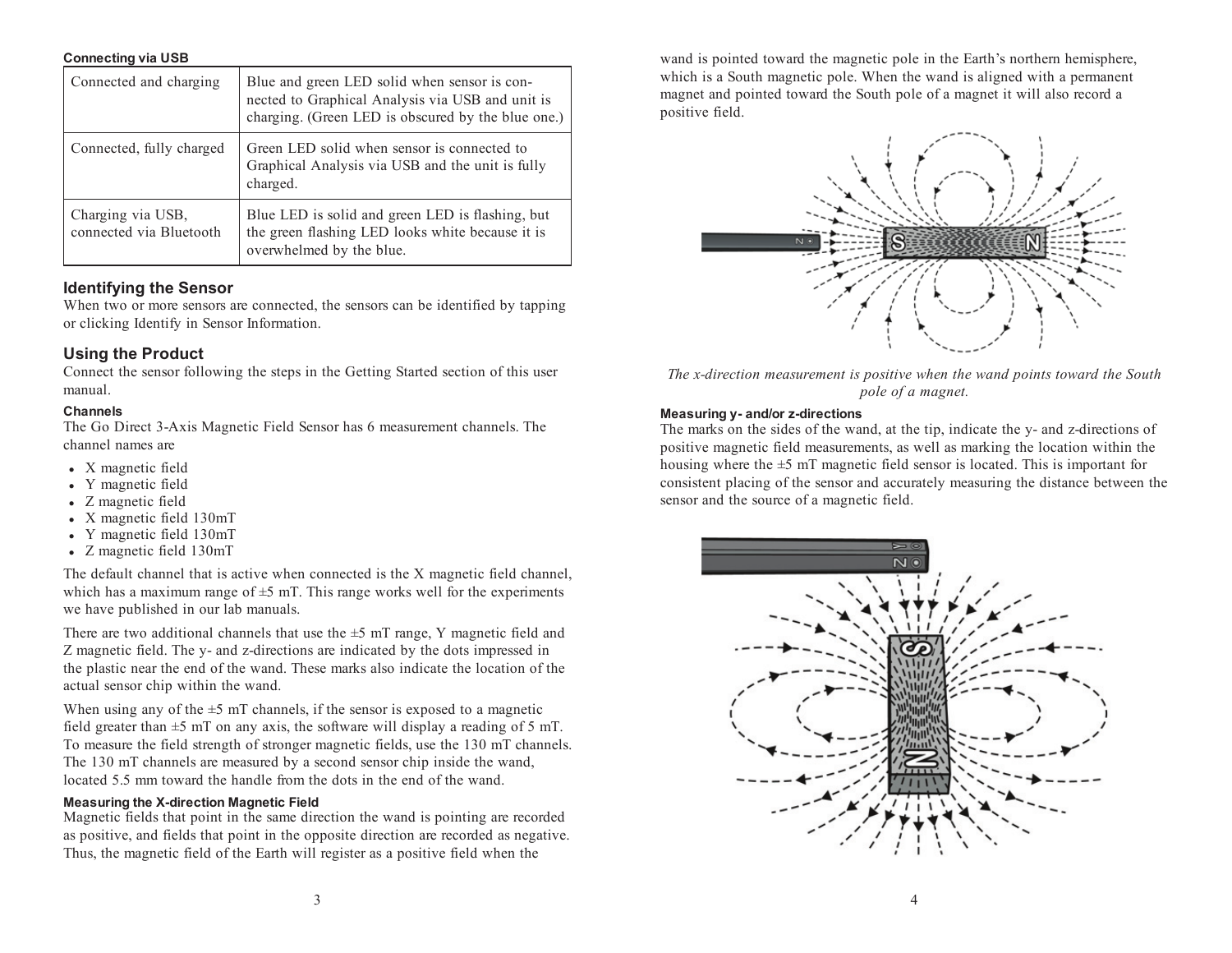### *In this orientation, the z-direction measurement will be positive.*

### **Measuring Magnitude**

This sensor measures just the vector componen<sup>t</sup> of the field along each direction. To determine the total magnetic field strength at <sup>a</sup> location, you could measure only in the x-direction (the default setting in Graphical Analysis) and point the wand exactly in the direction of the magnetic field in the location you are measuring. Another option is to create <sup>a</sup> calculated column in software. The magnitude of the field is calculated as the square root of the sum of the squares of the measurements along all three axes. Using this method may be useful with students who have been introduced to vectors in three dimensions.

### **Calibrating the Sensor**

User calibration is not available for this sensor. We have set the sensor to match our stored calibration before shipping it.

It is useful, however, to zero the Magnetic Field Sensor. Position the sensor and zero it using your data-collection software. Moving the sensor will upse<sup>t</sup> the zero since the background magnetic field in your lab probably varies with position. For experiments measuring the spatial variation of <sup>a</sup> magnetic field, it is better to zero the sensor and then move the source to various positions.

### **Specifications**

| Measurement range                 | $\pm$ 5 mT and $\pm$ 130 mT                                                                                                                  |
|-----------------------------------|----------------------------------------------------------------------------------------------------------------------------------------------|
| Sensor location                   | $\pm$ 5 mT sensor location is indicated by<br>dots on wand, about 5mm from the wand<br>tip.                                                  |
|                                   | $\pm 130$ mT sensor location is about<br>10.5 mm from the wand tip.                                                                          |
| Maximum data-collection rate      | $100$ Hz                                                                                                                                     |
| Resolution                        | $0.00015$ mT on $\pm$ 5 mT range                                                                                                             |
|                                   | 0.1 mT on $\pm$ 130 mT range                                                                                                                 |
| USB specification                 | USB 2.0 full speed                                                                                                                           |
| Wireless specification            | Bluetooth v4.2                                                                                                                               |
| Maximum wireless range            | 30 m (unobstructed)                                                                                                                          |
| Dimensions                        | 19 cm long, wand portion 12.2 cm long                                                                                                        |
|                                   | Wand tapers from 0.8 cm square at<br>handle to 0.7 cm square at tip. This<br>sensor is designed to be placed inside a<br>solenoid if needed. |
| <b>Battery</b>                    | 300 mA Li-Poly                                                                                                                               |
| Battery life (single full charge) | $\sim$ 24 hours continuous data collection                                                                                                   |
| Battery life (long term)          | Several years depending on usage                                                                                                             |

# **Care and Maintenance**

### **Battery Information**

Go Direct 3-Axis Magnetic Field contains <sup>a</sup> small lithium-ion battery in the handle. The system is designed to consume very little power and not pu<sup>t</sup> heav y demands on the battery. Although the battery is warranted for one year, the expected battery life should be several years. Replacement batteries are available from Vernier (order code: GDX-BAT-300).

#### **Storage and Maintenance**

To store Go Direct 3-Axis Magnetic Field for extended periods of time, pu<sup>t</sup> the device in sleep mode by holding the button down for at least three seconds. The red LED will stop flashing to show that the unit is in sleep mode. Over several months, the battery will discharge but will not be damaged. After such storage, charge the device for <sup>a</sup> few hours, and the unit will be ready to for use.

Exposing the battery to temperatures over  $35^{\circ}$ C (95 $^{\circ}$ F) will reduce its lifespan. If possible, store the device in an area that is not exposed to temperature extremes.

### **Water Resistance**

Go Direct 3-Axis Magnetic Field is water resistant and can be submerged in water for limited periods of time. However, submerging the sensor impacts the radio operation by absorbing much of the energy. This may make it difficult or impossible to connect to the sensor while submerged, particularly if there are electrically noisy signals nearby such as pumps or motors.

### **How the Sensor Works**

The ±5 mT chip in the Go Direct 3-Axis Magnetic Field Sensor uses <sup>a</sup> device based on anisotropic magnetoresistance. In certain materials, the electrical resistance varies with the external magnetic field strength and the angle between the current and the field. Using this effect one can measure the componen<sup>t</sup> of the magnetic field along each axis.

The  $\pm 130$  mT chip in the sensor uses a Hall-effect transducer. It produces a voltage that is linear with magnetic field.

### **Repair Information**

If you have followed the troubleshooting steps and are still having trouble with your Go Direct 3-Axis Magnetic Field Sensor, contact Vernier Technical Support at support@vernier.com or call 888-837-6437. Support specialists will work with you to determine if the unit needs to be sent in for repair. At that time, <sup>a</sup> Return Merchandise Authorization (RMA) number will be issued and instructions will be communicated on how to return the unit for repair.

### **Accessories/Replacements**

| ltem                     | <b>Order Code</b> |
|--------------------------|-------------------|
| Replacement Battery      | GDX-BAT-300       |
| Micro USB Cable          | CB-USB-MICRO      |
| USB-C to Micro USB Cable | CB-USB-C-MICRO    |